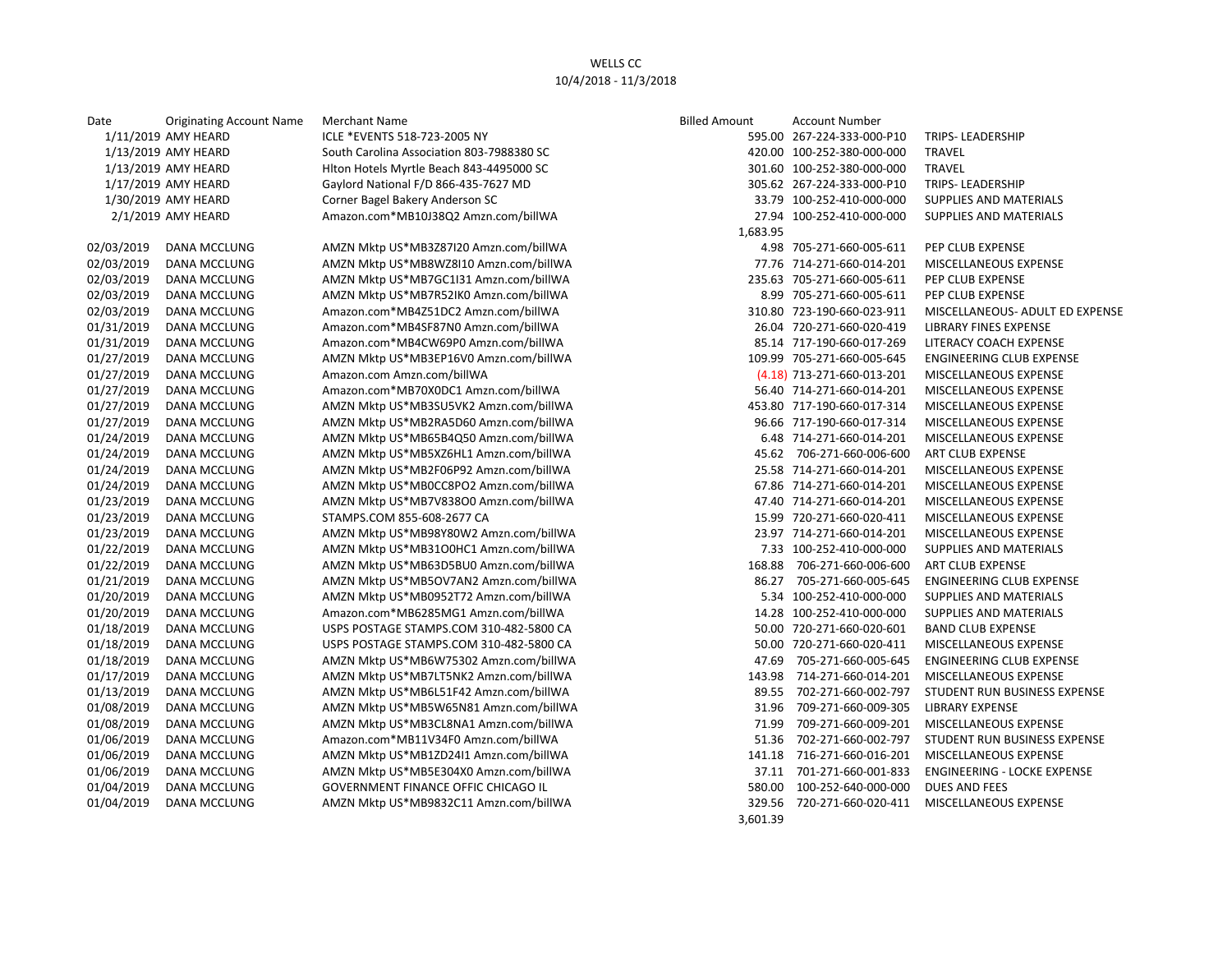1/12/2019 JEROME HUDSON APL\*Apple Online Store 800-676-2775 CA 95.23 100-233-410-000-000 SUPPLIES 1/13/2019 JEROME HUDSON APL\*Apple Online Store 800-676-2775 CA 801.43 100-233-410-000-000 SUPPLIES 1/14/2019 JEROME HUDSON AMZN Mktp US\*MB6WL61M0 Amzn.com/billWA 59.99 100-233-410-000-000 SUPPLIES

1/3/2019 JEROME HUDSON SLED BACKGROUND CHE 803-771-0131 SC 26.00 100-390-399-000-000 MISC.PURCH.SERV.- BACKGROUND CKS 1/3/2019 JEROME HUDSON SLED BACKGROUND CHE 803-771-0131 SC 26.00 100-390-399-000-000 MISC.PURCH.SERV.- BACKGROUND CKS 1/3/2019 JEROME HUDSON SLED BACKGROUND CHE 803-771-0131 SC 26.00 100-390-399-000-000 MISC.PURCH.SERV.- BACKGROUND CKS 1/9/2019 JEROME HUDSON SLED BACKGROUND CHE 803-771-0131 SC 26.00 100-390-399-000-000 MISC.PURCH.SERV.- BACKGROUND CKS 1/9/2019 JEROME HUDSON SLED BACKGROUND CHE 803-771-0131 SC 26.00 100-390-399-000-000 MISC.PURCH.SERV.- BACKGROUND CKS 1/10/2019 JEROME HUDSON SLED BACKGROUND CHE 803-771-0131 SC 26.00 100-390-399-000-000 MISC.PURCH.SERV.- BACKGROUND CKS 1/10/2019 JEROME HUDSON SLED BACKGROUND CHE 803-771-0131 SC 26.00 100-390-399-000-000 MISC.PURCH.SERV.- BACKGROUND CKS 1/10/2019 JEROME HUDSON SLED BACKGROUND CHE 803-771-0131 SC 26.00 100-390-399-000-000 MISC.PURCH.SERV.- BACKGROUND CKS 1/11/2019 JEROME HUDSON SLED BACKGROUND CHE 803-771-0131 SC 26.00 100-390-399-000-000 MISC.PURCH.SERV.- BACKGROUND CKS 1/11/2019 JEROME HUDSON SLED BACKGROUND CHE 803-771-0131 SC 26.00 100-390-399-000-000 MISC.PURCH.SERV.- BACKGROUND CKS 1/11/2019 JEROME HUDSON SLED BACKGROUND CHE 803-771-0131 SC 26.00 100-390-399-000-000 MISC.PURCH.SERV.- BACKGROUND CKS 1/11/2019 JEROME HUDSON SLED BACKGROUND CHE 803-771-0131 SC 26.00 100-390-399-000-000 MISC.PURCH.SERV.- BACKGROUND CKS 1/11/2019 JEROME HUDSON SLED BACKGROUND CHE 803-771-0131 SC 26.00 100-390-399-000-000 MISC.PURCH.SERV.- BACKGROUND CKS 1/11/2019 JEROME HUDSON SLED BACKGROUND CHE 803-771-0131 SC 26.00 100-390-399-000-000 MISC.PURCH.SERV.- BACKGROUND CKS 1/11/2019 JEROME HUDSON SLED BACKGROUND CHE 803-771-0131 SC 26.00 100-390-399-000-000 MISC.PURCH.SERV.- BACKGROUND CKS 1/11/2019 JEROME HUDSON SLED BACKGROUND CHE 803-771-0131 SC 26.00 100-390-399-000-000 MISC.PURCH.SERV.- BACKGROUND CKS 1/11/2019 JEROME HUDSON SLED BACKGROUND CHE 803-771-0131 SC 26.00 100-390-399-000-000 MISC.PURCH.SERV.- BACKGROUND CKS 1/14/2019 JEROME HUDSON SLED BACKGROUND CHE 803-771-0131 SC 26.00 100-390-399-000-000 MISC.PURCH.SERV.- BACKGROUND CKS 1/14/2019 JEROME HUDSON SLED BACKGROUND CHE 803-771-0131 SC 26.00 100-390-399-000-000 MISC.PURCH.SERV.- BACKGROUND CKS 1/14/2019 JEROME HUDSON SLED BACKGROUND CHE 803-771-0131 SC 26.00 100-390-399-000-000 MISC.PURCH.SERV.- BACKGROUND CKS 1/14/2019 JEROME HUDSON SLED BACKGROUND CHE 803-771-0131 SC 26.00 100-390-399-000-000 MISC.PURCH.SERV.- BACKGROUND CKS 1/14/2019 JEROME HUDSON SLED BACKGROUND CHE 803-771-0131 SC 26.00 100-390-399-000-000 MISC.PURCH.SERV.- BACKGROUND CKS 1/14/2019 JEROME HUDSON SLED BACKGROUND CHE 803-771-0131 SC 26.00 100-390-399-000-000 MISC.PURCH.SERV.- BACKGROUND CKS 1/14/2019 JEROME HUDSON SLED BACKGROUND CHE 803-771-0131 SC 26.00 100-390-399-000-000 MISC.PURCH.SERV.- BACKGROUND CKS 1/15/2019 JEROME HUDSON SLED BACKGROUND CHE 803-771-0131 SC 26.00 100-390-399-000-000 MISC.PURCH.SERV.- BACKGROUND CKS 1/16/2019 JEROME HUDSON CCNJOBFAIRSERVICES 7753219709 TX 210.00 267-264-333-000-RR3 TRIPS-RECRUITE HQ TEACHERS 1/16/2019 JEROME HUDSON SLED BACKGROUND CHE 803-771-0131 SC 26.00 100-390-399-000-000 MISC.PURCH.SERV.- BACKGROUND CKS 1/16/2019 JEROME HUDSON SLED BACKGROUND CHE 803-771-0131 SC 26.00 100-390-399-000-000 MISC.PURCH.SERV.- BACKGROUND CKS 1/16/2019 JEROME HUDSON SLED BACKGROUND CHE 803-771-0131 SC 26.00 100-390-399-000-000 MISC.PURCH.SERV.- BACKGROUND CKS 1/16/2019 JEROME HUDSON SLED BACKGROUND CHE 803-771-0131 SC 26.00 100-390-399-000-000 MISC.PURCH.SERV.- BACKGROUND CKS 1/16/2019 JEROME HUDSON SLED BACKGROUND CHE 803-771-0131 SC 26.00 100-390-399-000-000 MISC.PURCH.SERV.- BACKGROUND CKS 1/16/2019 JEROME HUDSON SLED BACKGROUND CHE 803-771-0131 SC 26.00 100-390-399-000-000 MISC.PURCH.SERV.- BACKGROUND CKS 1/23/2019 JEROME HUDSON ACT\*PERC Education Job 877-551-5560 TX 395.00 267-264-333-000-RR3 TRIPS-RECRUITE HQ TEACHERS 1/23/2019 JEROME HUDSON SLED BACKGROUND CHE 803-771-0131 SC 26.00 100-390-399-000-000 MISC.PURCH.SERV.- BACKGROUND CKS 1/23/2019 JEROME HUDSON SLED BACKGROUND CHE 803-771-0131 SC 26.00 100-390-399-000-000 MISC.PURCH.SERV.- BACKGROUND CKS 1/28/2019 JEROME HUDSON SLED BACKGROUND CHE 803-771-0131 SC 8.00 100-390-399-000-000 MISC.PURCH.SERV.- BACKGROUND CKS 1/28/2019 JEROME HUDSON SLED BACKGROUND CHE 803-771-0131 SC 8.00 100-390-399-000-000 MISC.PURCH.SERV.- BACKGROUND CKS 1/29/2019 JEROME HUDSON BUEAU OF EDU & RESEARCH 425-453-2121 WA 108.00 100-213-410-000-000 SUPPLIES AND MATERIALS 1/29/2019 JEROME HUDSON SLED BACKGROUND CHE 803-771-0131 SC 26.00 100-390-399-000-000 MISC.PURCH.SERV.- BACKGROUND CKS 1/31/2019 JEROME HUDSON SLED BACKGROUND CHE 803-771-0131 SC 26.00 100-390-399-000-000 MISC.PURCH.SERV.- BACKGROUND CKS 1/31/2019 JEROME HUDSON SLED BACKGROUND CHE 803-771-0131 SC 26.00 100-390-399-000-000 MISC.PURCH.SERV.- BACKGROUND CKS 1/31/2019 JEROME HUDSON SLED BACKGROUND CHE 803-771-0131 SC 26.00 100-390-399-000-000 MISC.PURCH.SERV.- BACKGROUND CKS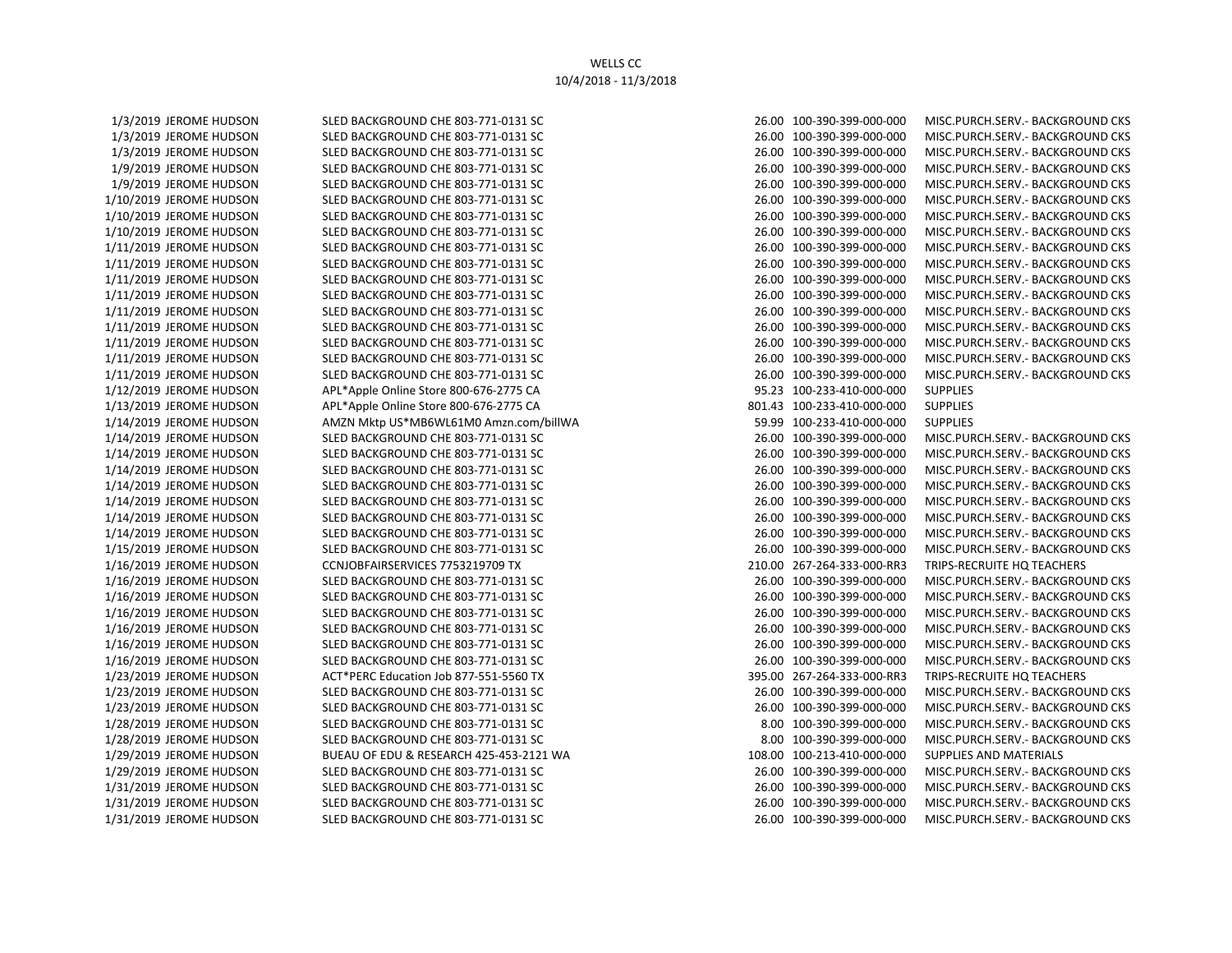| 1/31/2019 JEROME HUDSON | SLED BACKGROUND CHE 803-771-0131 SC       |          | 26.00 100-390-399-000-000    | MISC.PURCH.SERV.- BACKGROUND CKS |
|-------------------------|-------------------------------------------|----------|------------------------------|----------------------------------|
| 1/31/2019 JEROME HUDSON | SLED BACKGROUND CHE 803-771-0131 SC       |          | 26.00 100-390-399-000-000    | MISC.PURCH.SERV.- BACKGROUND CKS |
| 2/1/2019 JEROME HUDSON  | SLED BACKGROUND CHE 803-771-0131 SC       |          | 26.00 100-390-399-000-000    | MISC.PURCH.SERV.- BACKGROUND CKS |
|                         |                                           | 2,725.65 |                              |                                  |
| 1/17/2019 TRIPP DUKES   | BESTBUYCOM805605584620 88-BESTBUY MN      |          | 176.54 100-221-410-000-001   | SUPPLIES-GRANT WRITER            |
| 1/17/2019 TRIPP DUKES   | BESTBUYCOM805605584620 88-BESTBUY MN      |          | 41.72 100-221-410-000-000    | SUPPLIES AND MATERIALS           |
| 2/1/2019 TRIPP DUKES    | AMZN Mktp US*MB1567UQ0 Amzn.com/billWA    |          | 58.68 100-221-410-000-IST    | <b>SUPPLIES</b>                  |
|                         |                                           | 276.94   |                              |                                  |
| 1/10/2019 SUNDRA BROOM  | NATIONAL DROPOUTPREVENTION 864-6560253 SC |          | 400.00 100-231-334-000-000   | <b>TRUSTEE EXPENSE</b>           |
| 1/11/2019 SUNDRA BROOM  | EMBASSY KINGSTON PLANT 843-4490006 SC     |          | 274.39 100-231-334-000-000   | <b>TRUSTEE EXPENSE</b>           |
| 1/14/2019 SUNDRA BROOM  | OFFICE DEPOT #379 ANDERSON SC             |          | 105.75 100-232-410-000-000   | <b>SUPPLIES</b>                  |
| 1/23/2019 SUNDRA BROOM  | CHICK-FIL-A #01797 ANDERSON SC            |          | 743.92 100-221-410-000-000   | SUPPLIES AND MATERIALS           |
|                         |                                           | 1,524.06 |                              |                                  |
| 1/5/2019 KATIE BROWN    | NCS*GED EXAM 800-511-3478 MN              |          | 825.00 356-182-312-023-GED   | <b>GED TESTING</b>               |
| 1/5/2019 KATIE BROWN    | NCS*GED EXAM 800-511-3478 MN              |          | 602.50 723-190-660-023-911   | MISCELLANEOUS- ADULT ED EXPENSE  |
|                         |                                           | 1,427.50 |                              |                                  |
| 1/13/2019 MIKE MAHAFFEY | CTR FOR CAREER&PROF DEV CDORFNE@CLEMSSC   |          | 200.00 267-264-333-000-RR3   | TRIPS-RECRUITE HQ TEACHERS       |
| 1/15/2019 MIKE MAHAFFEY | SCASA CAREER CENTER HTTPSNAYLOR.CMD       |          | 328.00 100-264-312-000-000   | <b>PURCHASED SERVICES</b>        |
|                         |                                           | 528.00   |                              |                                  |
| 1/4/2019 WESS GRANT     | SLED BACKGROUND CHECK                     |          | 26.00 100-254-312-000-SLD    | <b>SLED CHECKS</b>               |
| 1/4/2019 WESS GRANT     | <b>SLED BACKGROUND CHECK</b>              |          | 26.00 100-254-312-000-SLD    | <b>SLED CHECKS</b>               |
| 1/7/2019 WESS GRANT     | SLED BACKGROUND CHECK                     |          | 26.00 600-256-640-000-000    | DUES AND FEES                    |
| 1/7/2019 WESS GRANT     | SLED BACKGROUND CHECK                     |          | 8.00 100-255-323-000-000     | <b>CONTRACTED SERVICES</b>       |
| 1/7/2019 WESS GRANT     | SLED BACKGROUND CHECK                     |          | 8.00 100-255-323-000-000     | <b>CONTRACTED SERVICES</b>       |
| 1/7/2019 WESS GRANT     | <b>SLED BACKGROUND CHECK</b>              |          | 8.00 100-255-323-000-000     | <b>CONTRACTED SERVICES</b>       |
| 1/7/2019 WESS GRANT     | SLED BACKGROUND CHECK                     |          | 8.00 100-255-323-000-000     | <b>CONTRACTED SERVICES</b>       |
| 1/7/2019 WESS GRANT     | <b>SLED BACKGROUND CHECK</b>              |          | 8.00 100-255-323-000-000     | <b>CONTRACTED SERVICES</b>       |
| 1/10/2019 WESS GRANT    | WEB*NETWORKSOLUTIONS                      |          | 1.99 100-266-345-000-000     | TECHNOLOGY INFRASTRUCTURE        |
| 1/11/2019 WESS GRANT    | SLED BACKGROUND CHECK                     |          | 8.00 100-255-323-000-000     | <b>CONTRACTED SERVICES</b>       |
| 1/11/2019 WESS GRANT    | SLED BACKGROUND CHECK                     |          | 8.00 100-255-323-000-000     | <b>CONTRACTED SERVICES</b>       |
| 1/11/2019 WESS GRANT    | THE WEBSTAURANT STORE                     |          | 400.00 600-256-410-000-SUD   | <b>SUPPLIES (NSULATED BAGS)</b>  |
| 1/11/2019 WESS GRANT    | THE WEBSTAURANT STORE                     |          | 492.71 600-256-410-006-000   | <b>SUPPLIES</b>                  |
| 1/11/2019 WESS GRANT    | THE WEBSTAURANT STORE                     |          | 492.71 600-256-410-010-000   | <b>SUPPLIES</b>                  |
| 1/11/2019 WESS GRANT    | THE WEBSTAURANT STORE                     |          | 492.71 600-256-410-011-000   | <b>SUPPLIES</b>                  |
| 1/14/2019 WESS GRANT    | SLED BACKGROUND CHECK                     |          | 26.00 100-254-312-000-SLD    | <b>SLED CHECKS</b>               |
| 1/22/2019 WESS GRANT    | SLED BACKGROUND CHECK                     |          | 8.00 100-255-323-000-000     | <b>CONTRACTED SERVICES</b>       |
| 1/22/2019 WESS GRANT    | <b>SLED BACKGROUND CHECK</b>              |          | 8.00 100-255-323-000-000     | <b>CONTRACTED SERVICES</b>       |
| 1/22/2019 WESS GRANT    | <b>SLED BACKGROUND CHECK</b>              |          | 8.00 100-255-323-000-000     | <b>CONTRACTED SERVICES</b>       |
| 1/22/2019 WESS GRANT    | SLED BACKGROUND CHECK                     |          | 8.00 100-255-323-000-000     | <b>CONTRACTED SERVICES</b>       |
| 1/22/2019 WESS GRANT    | SLED BACKGROUND CHECK                     |          | 8.00 100-255-323-000-000     | <b>CONTRACTED SERVICES</b>       |
| 1/22/2019 WESS GRANT    | SLED BACKGROUND CHECK                     |          | 8.00 100-255-323-000-000     | <b>CONTRACTED SERVICES</b>       |
| 1/22/2019 WESS GRANT    | SLED BACKGROUND CHECK                     |          | 8.00 100-255-323-000-000     | <b>CONTRACTED SERVICES</b>       |
| 1/24/2019 WESS GRANT    | <b>SLED BACKGROUND CHECK</b>              |          | 26.00 100-254-312-000-SLD    | <b>SLED CHECKS</b>               |
| 1/25/2019 WESS GRANT    | AMZN MKTP US*MB4M97DN0                    |          | 84.95 100-266-345-000-000    | TECHNOLOGY INFRASTRUCTURE        |
| 1/29/2019 WESS GRANT    | SQ *MEDIA MEA GOSQ                        |          | 2.494.80 600-256-540-002-000 | EQUIPMENT-EXPENDABLE             |

|          | 26.00 100-390-399-000-000                                | MISC.PURCH.SERV.- BACKGROUND CKS            |
|----------|----------------------------------------------------------|---------------------------------------------|
|          | 26.00 100-390-399-000-000                                | MISC.PURCH.SERV.- BACKGROUND CKS            |
|          | 26.00 100-390-399-000-000                                | MISC.PURCH.SERV.- BACKGROUND CKS            |
| 2,725.65 |                                                          |                                             |
|          | 176.54 100-221-410-000-001                               | SUPPLIES-GRANT WRITER                       |
|          | 41.72 100-221-410-000-000                                | <b>SUPPLIES AND MATERIALS</b>               |
|          | 58.68 100-221-410-000-IST                                | <b>SUPPLIES</b>                             |
| 276.94   |                                                          |                                             |
|          | 400.00 100-231-334-000-000                               | <b>TRUSTEE EXPENSE</b>                      |
|          | 274.39 100-231-334-000-000                               | <b>TRUSTEE EXPENSE</b>                      |
|          | 105.75 100-232-410-000-000                               | <b>SUPPLIES</b>                             |
|          | 743.92 100-221-410-000-000                               | <b>SUPPLIES AND MATERIALS</b>               |
| 1,524.06 |                                                          |                                             |
|          | 825.00 356-182-312-023-GED                               | <b>GED TESTING</b>                          |
|          | 602.50 723-190-660-023-911                               | MISCELLANEOUS- ADULT ED EXPENSE             |
| 1,427.50 |                                                          |                                             |
|          | 200.00 267-264-333-000-RR3                               | TRIPS-RECRUITE HQ TEACHERS                  |
|          | 328.00 100-264-312-000-000                               | <b>PURCHASED SERVICES</b>                   |
| 528.00   |                                                          |                                             |
|          | 26.00 100-254-312-000-SLD                                | <b>SLED CHECKS</b>                          |
|          | 26.00 100-254-312-000-SLD                                | <b>SLED CHECKS</b>                          |
|          | 26.00 600-256-640-000-000                                | <b>DUES AND FEES</b>                        |
|          | 8.00 100-255-323-000-000                                 | <b>CONTRACTED SERVICES</b>                  |
|          | 8.00 100-255-323-000-000                                 | <b>CONTRACTED SERVICES</b>                  |
|          | 8.00 100-255-323-000-000                                 | <b>CONTRACTED SERVICES</b>                  |
|          | 8.00 100-255-323-000-000                                 | <b>CONTRACTED SERVICES</b>                  |
|          | 8.00 100-255-323-000-000                                 | <b>CONTRACTED SERVICES</b>                  |
|          | 1.99 100-266-345-000-000                                 | TECHNOLOGY INFRASTRUCTURE                   |
|          | 8.00 100-255-323-000-000                                 | <b>CONTRACTED SERVICES</b>                  |
|          | 8.00 100-255-323-000-000                                 | <b>CONTRACTED SERVICES</b>                  |
|          | 400.00 600-256-410-000-SUD                               | SUPPLIES (NSULATED BAGS)<br><b>SUPPLIES</b> |
|          | 492.71 600-256-410-006-000<br>492.71 600-256-410-010-000 |                                             |
|          | 492.71 600-256-410-011-000                               | <b>SUPPLIES</b><br><b>SUPPLIES</b>          |
|          | 26.00 100-254-312-000-SLD                                | <b>SLED CHECKS</b>                          |
|          | 8.00 100-255-323-000-000                                 | <b>CONTRACTED SERVICES</b>                  |
|          | 8.00 100-255-323-000-000                                 | <b>CONTRACTED SERVICES</b>                  |
|          | 8.00 100-255-323-000-000                                 | <b>CONTRACTED SERVICES</b>                  |
|          | 8.00 100-255-323-000-000                                 | <b>CONTRACTED SERVICES</b>                  |
|          | 8.00 100-255-323-000-000                                 | <b>CONTRACTED SERVICES</b>                  |
|          | 8.00 100-255-323-000-000                                 | <b>CONTRACTED SERVICES</b>                  |
|          | 8.00 100-255-323-000-000                                 | <b>CONTRACTED SERVICES</b>                  |
|          | 26.00 100-254-312-000-SLD                                | <b>SLED CHECKS</b>                          |
|          | 84.95 100-266-345-000-000                                | TECHNOLOGY INFRASTRUCTURE                   |
|          | 2,494.80 600-256-540-002-000                             | EQUIPMENT-EXPENDABLE                        |
|          |                                                          |                                             |